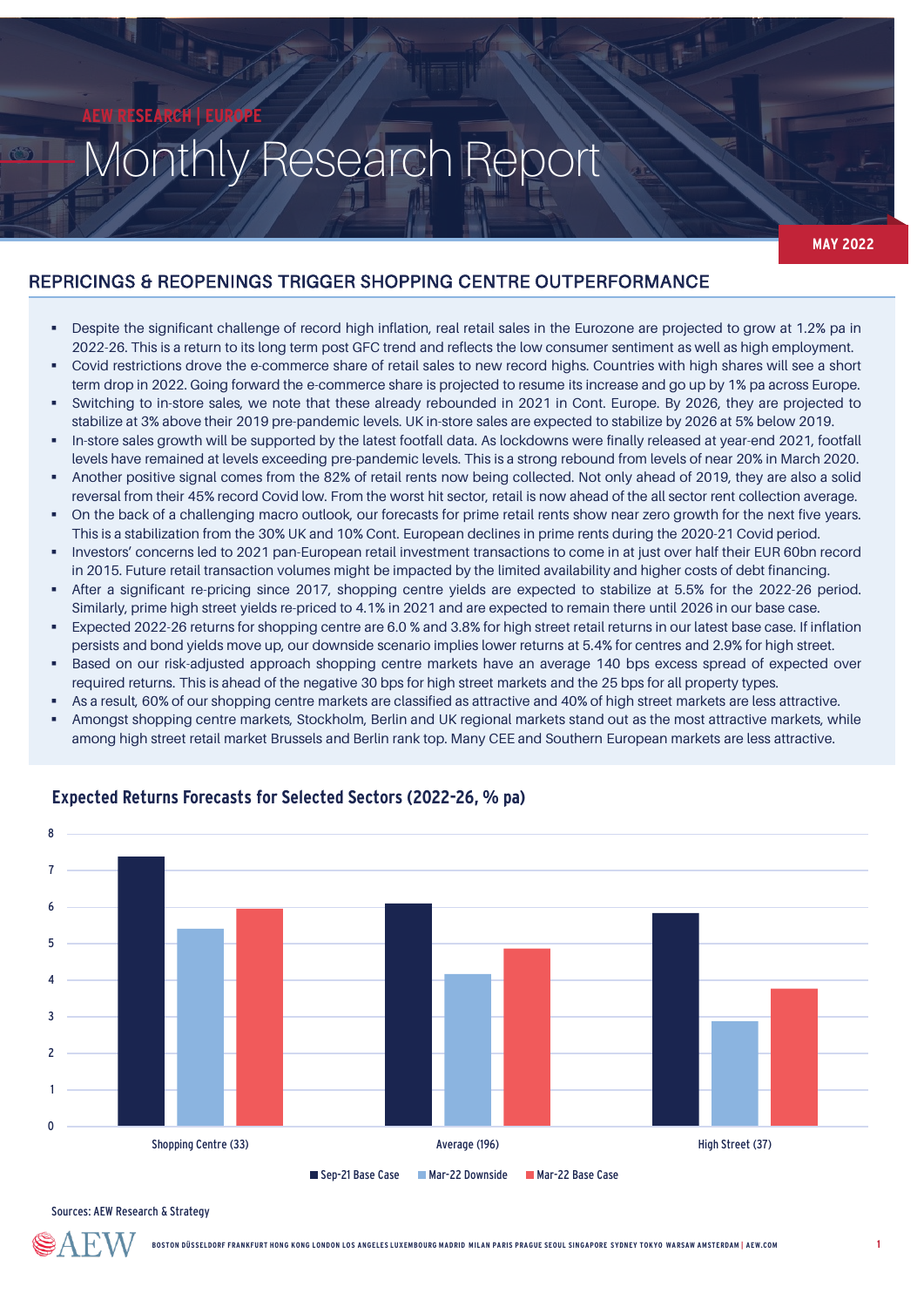### MACROECONOMIC FUNDAMENTALS

#### REAL RETAIL SALES REVERT BACK TO LONG-TERM TREND

- Similar to 2011-2019 post-GFC recovery period, real retail sales growth is predicted below GDP growth in the post-covid recovery period.
- After a strong decline of -6.5% in 2020, Eurozone's real GDP growth will reach pre-pandemic levels of 2% in the period of 2022-2026, while real retail sales growth stays at 1.2% pa.
- In the short term, this will be driven by high inflation, negative real income growth, increased geopolitical uncertainty surrounding the war in Ukraine, all of which resulting in lower consumer confidence in Europe.
- This is also the reason why we show real growth rates, which are adjusted for inflation.
- Real retail sales showed more resilience in 2020 in comparison to GFC, as a results of extensive government support policies aiming to safeguard employment and income.
- There are two positive factors absorbing the impact of high inflation, which are the historically low level of unemployment and high level of accumulated household savings from Covid period.



- Covid restrictions in 2020 and 2021 drove online share of retail sales to historical record levels across Europe.
- Post-Covid, UK and Netherlands which have the highest levels of ecommerce penetration are experiencing a temporary drop in this share in 2022.
- This drop is not expected in the countries with lower levels of online sales share, like Germany, France, Italy and Spain.
- Going forward, the growth trend is forecast to return in the period up to 2026, where the European average e-commerce retail share is expected to increase from 15% in 2022 to 20% in 2026.
- Despite this continued growth in e-commerce share, it remains unclear when and at what level it will stabilise.
- This might be impacted also by the escalating costs of free returns with ecommerce platforms and a change in the returns policy of fashion retailers.

#### IN-STORE SALES TO STABILISE BY 2026

- Including a strong 2021, annual total real retail sales are projected to increase above 2019 levels by 16% in the UK and 10% in Continental Europe by 2026.
- This total sales growth is almost exclusively driven by the increase in online sales. But the in-store sales remain relatively unaffected, despite the pandemic.
- The volume of in-store sales in the UK dropped by 5% in both 2020 and 2021. From 2022 this is expected to rebound by 2026 to just 5% below 2019 levels.
- In-store sales in Continental Europe already rebounded in 2021, when the overall index sales gained 3% relative to a drop of only 4% in 2020.
- Continental European in-store sales volumes are also expected to stabilize by 2026 albeit at higher level than the UK at 3% above pre-pandemic levels.

**Real (inflation-adjusted) Eurozone GDP and Retail Sales growth pa (2009-26)**



Sources: Oxford Economics, AEW Research & Strategy



Sources: CBRE, CBS, ONS, I

# **Real retail sales per channel, UK vs. Continental Europe (index, 2019=100)**



Sources: CBRE, OE, AEW Research & Strategy

**Share of e-commerce sales, %**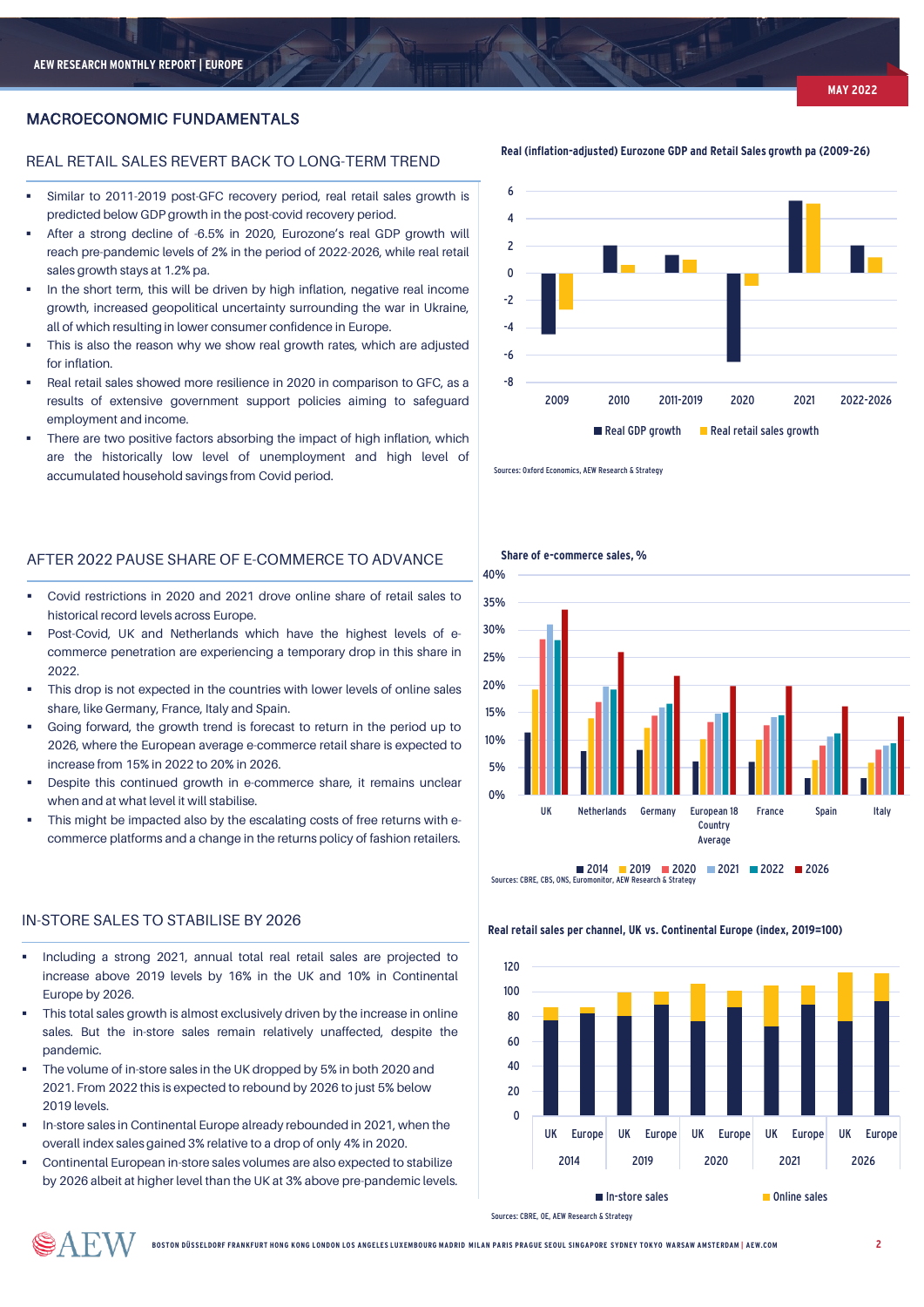#### OCCUPIER MARKET

#### FOOTFALL EXCEEDS PRE-PANDEMIC LEVELS

- Customer visits at shopping locations as reflected by footfall data was largely affected by the pandemic-related restrictions in the UK and Europe.
- Footfall fell to levels of near 20% in March 2020 during the first lockdown and again to around 25% in spring 2021 when the lockdowns were reimposed.
- As lockdowns were finally released, by December 2021 most footfall levels have stayed at levels exceeding pre-pandemic levels across all of the submarkets.
- There is little consistency between the UK and rest of Europe or even between shopping centers and high street locations.
- European shopping centers show the highest levels of footfall over the last three months despite European high street locations trailing behind.
- The lack of Asian tourists might drive the limited rebound for European high streets. But, this is inconsistent with the strong recovery for UK high streets.
- Regardless of these minor differences, the footfall data shows a very positive trend for retailers and investors alike.

### UK RETAIL RENT COLLECTIONS NEARLY CAUGHT UP

- UK rent collection figures have steadily improved since Q3 2020.
- As a starting point, we use the actual reported pre-Covid 2019 allproperty type collection levels of 79% and show selected sectors as a percentage of that level.
- Retail was the strongest hit by the pandemic, with only 45% collected of the normal pre-pandemic levels on the due date for Q3 2020 payments.
- Another drop in the collections was for Q2 2021 rents when only 53% of rents due were collected coinciding with the second lockdown.
- Retail rent collections have been recovering faster than the all sector average in three of the last four quarters.
- On the latest due date, retail investors collected 82% of the pre-pandemic levels. In comparison, the average collection level for all property types is estimated at 80%.

#### PRIME RETAIL RENTS FORECASTED TO STABILISE **Prime retail rents per sector, index (2008 = 100)**

- Prime retail rents were already declining, but experienced a major shock during the pandemic in 2020.
- UK shopping centre prime rents dropped by 29% in 2020-21 and are forecasted to go further down by one percentage point by 2026.
- UK High street retail also experienced a severe drop of 27% in 2020-2021, with a further one percentage point drop by 2024, after which the rents are expected to start recovering.
- Continental European prime retail rents showed more resilience to the pandemic than the UK.
- Continential European shopping centres rents are expected to bottom out already in 2022 after a drop of 11% in 2020-2021
- European high street retail dropped by 10% in 2020-2021, and expected to lose another 1.5% in 2022 and remain at that level up to 2025.





#### Sources: CBRE Calibrate, AEW Research & Strategy

**UK rent collection on due date, % of collection rate for 2019**





Sources: CBRE, AEW Research & Strategy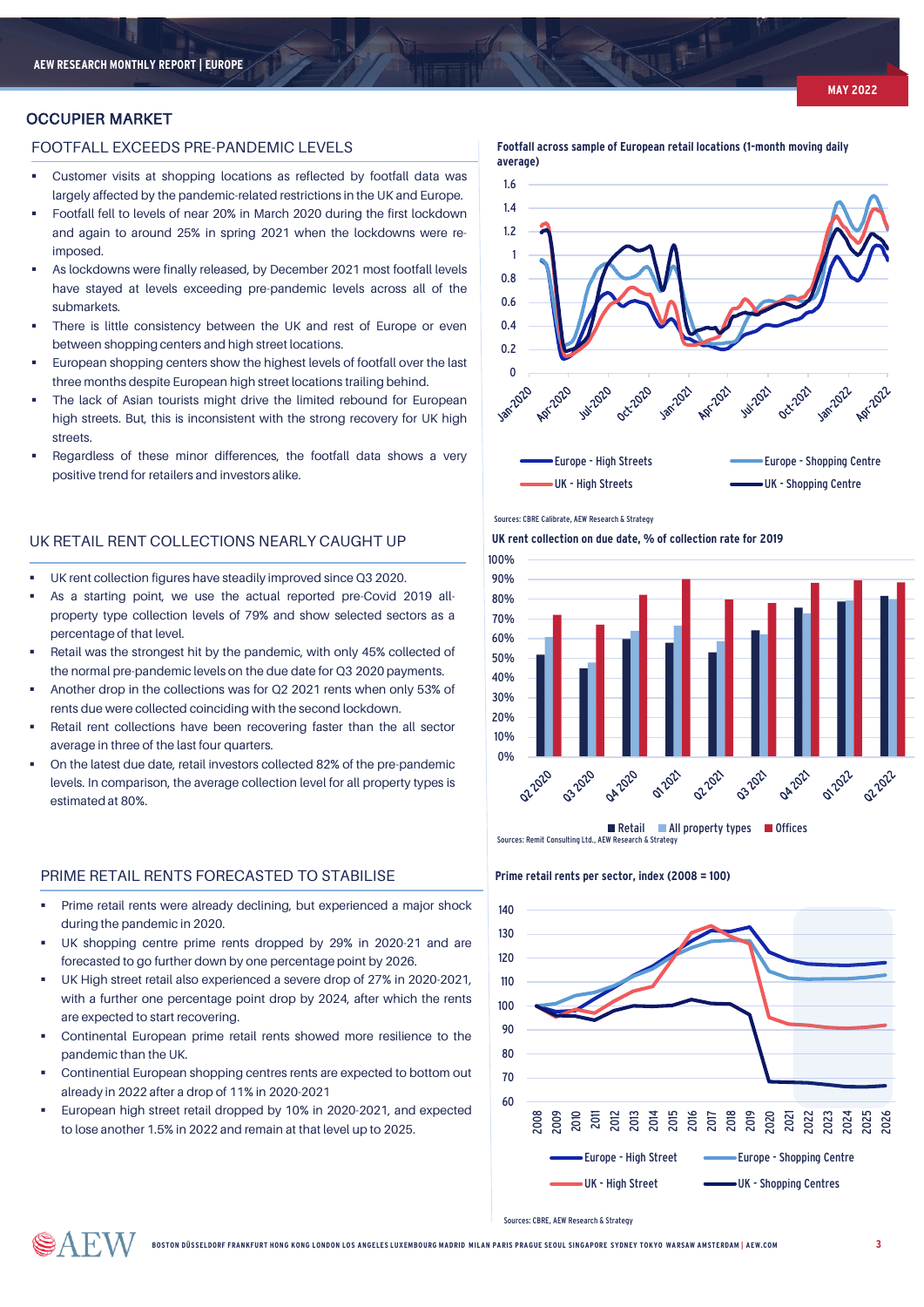#### RETAIL INVESTMENT MARKET

#### 2021 UK VOLUMES EXCEPTION IN DOWNWARD TREND

- Despite near EUR 30bn in pan-European retail investment transactions in 2021, it followed a downward trend since the over EUR 60bn record in 2015.
- This included EUR 13.5bn and EUR 3.9bn in European and UK shopping centers and EUR 8.6bn in European and EUR 3.3bn in UK high street retail.
- Albeit down from 2015 records, 2021 volumes were similar to those recorded in the post-GFC period between 2008 and 2014.
- The overall downward volume trend showed a minor reversal for the UK from both high street retail and shopping centre volumes.
- European high street volumes showed a big increase in 2019 reaching EUR 12.5bn , but have since declined to below EUR 10bn.
- Retail transaction volumes going forward might suffer from the lack of financing availability as well as higher loan margins available.
- Margins on retail loans have widened more than in most other sectors during the Covid lockdowns, while maximum LTVs were also more modest.

#### AFTER RE-PRICING PRIME RETAIL YIELDS TO STABILISE

- Since 2017, both European shopping centers and high street yields have re-priced by 120bps and 70 bps respectively.
- After this significant re-pricing, retail yields are now projected to bottom out.
- Average shopping centers yield reached 5.6% in 2021 and is expected to narrow to 5.5% in 2022 and remain stable to 2026.
- Average high street yield bottomed out at 3.6% in 2017 and increased to 4.1% in 2021, where it is expected to remain until 2026.
- These base case forecasts are based on lower-for longer government bond yield assumptions, where it is expected that the ECB will be slow to lift rates.
- This should remain the case as long as the Ukraine conflict impedes the previously anticipated post-pandemic economic rebound.

#### SHOPPING CENTRE RETURNS AHEAD OF HIGH STREET

- As a result of Ukraine conflict's impact, our total returns forecasts were revised downwards across all of the property sectors since Sep-2021.
- Across all property sectors, the total annualized average return between 2022 and 2026 came down from 6.1% to 4.9% pa.
- Retail sectors have historically been more sensitive to macroeconomic conditions so came down more than in other sectors.
- As a result, shopping centre and high street retail returns were revised downwards from 7.4% to 6.0%, and from 5.8% to 3.8%, respectively.
- Since the probability of a faster interest rate increases has been growing, we also present total returns under our downside scenario.
- Our downside scenario further reduced shopping centre and high street retail anticipated returns to 5.4% and 2.9% over the forecasted period.
- Regardless of what economic scenario, it is clear that shopping center returns will remain ahead of high street for the 2022-26 period.

**Retail investment volumes in EUR bn (2015-2021)**



Sources: RCA, AEW Research & Strategy



Sources: CBRE, AEW Research & Strategy

#### **Expected Returns Forecasts for Selected Sectors (2022-26, % pa)**



Source: AEW Research & Strategy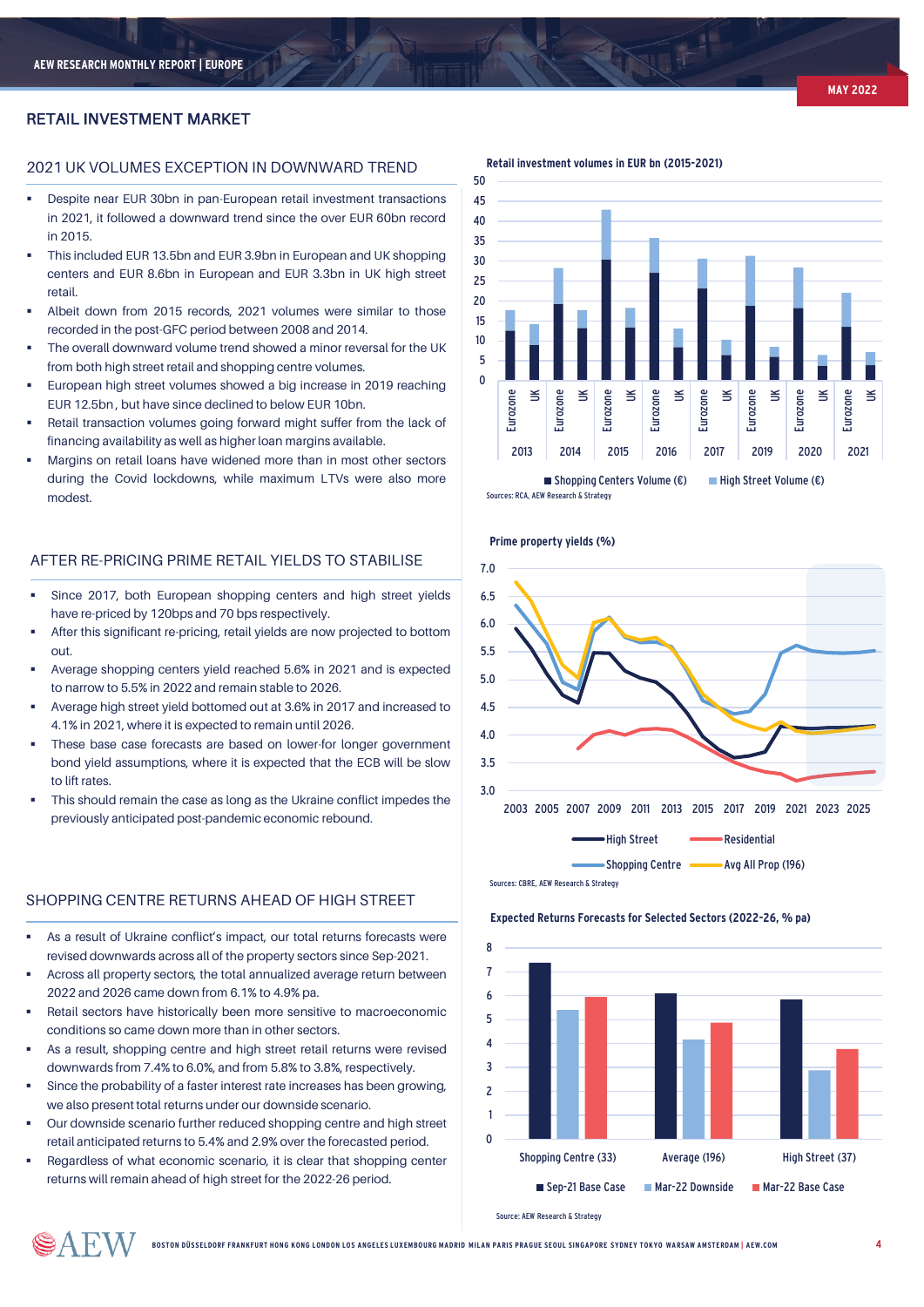#### RELATIVE VALUE ANALYSIS

#### SHOPPING CENTRES OFFER 140 BPS EXCESS SPREAD

- **In our risk-adjusted approach, we compare our forecasted expected** return to the required rate of return, which include the risk premia investors require.
- This approach shows that our 31 shopping centre markets have an average 140 bps excess spread, i.e. expected (ERR) over required rate of return (RRR).
- This is well ahead of the 25 bps average excess spread across all property types which accounts for our entire 168 property markets universe.
- Our 33 high street retail market offers a stark contrast with an average negative excess spread of 30 bps.
- High street retail suffers mostly from the further rental level decreases projected which pushes the 3.8% ERR below the 4.1% RRR.
- Please note that all our returns are unlevered.

#### ONLY 40% OF HIGH STREET MARKETS LESS ATTRACTIVE

- Our relative value approach also classifies markets with ERRs well above RRRs as Attractive and those with ERRs well below RRRs as Less **Attractive**
- When we then consider the evolution of our classifications since the last pre-pandemic year of 2019, we note the impact of the lockdowns.
- Our 2021 classifications improved significantly when restrictions were being lifted and our ERR included a more significant post-Covid GDP rebound.
- Our latest post-Ukraine macroeconomic outlook limits the GDP rebound and the number of attractive retail markets decreased again in 2022.
- Despite this setback, 60% of our shopping centre markets are classified as Attractive due to high income yield and some capital growth potential.
- Also, only 40% of our high street markets are classified as Less Attractive offering investors still plenty of choice.

#### SHOPPING CENTRE RETURNS SHOW WIDE DISPERSION

- Before considering individual market results, we can also look at dispersion to consider any trends.
- Our graph shows maximum, minimum as well as 25th and 75th percentiles of the expected 2022-26 returns for selected sectors and the overall universe.
- It is clear that the dispersion of returns across shopping centre markets is larger than across high street markets.
- High street returns vary between 0.0% and 8.9%, while shopping centre returns vary from 2.9% to 14.9%.
- Median forecasted expected returns for high street retail, all property types, and shopping centre returns are 3.3%, 4.9%, and 5.5%, respectively.
- This data also confirms that the highest quartile of high street retail returns (+ 5.1%) is still better than the median value across all property types (4.9%).

SAEW







Sources: CBRE, RCA, INREV, OF, OECD, CRREM, AEW Research & Strategy

#### **Quartiles of Expected 2022-26 Returns per Sector**



Sources: CBRE, AEW Research & Strategy

**Required (RRR) vs Expected (ERR) Rate of Returns (2022-26) All Sectors Europe**

**BOSTON DÜSSELDORF FRANKFURT HONG KONG LONDON LOS ANGELES LUXEMBOURG MADRID MILAN PARIS PRAGUE SEOUL SINGAPORE SYDNEY TOKYO WARSAW AMSTERDAM | AEW.COM**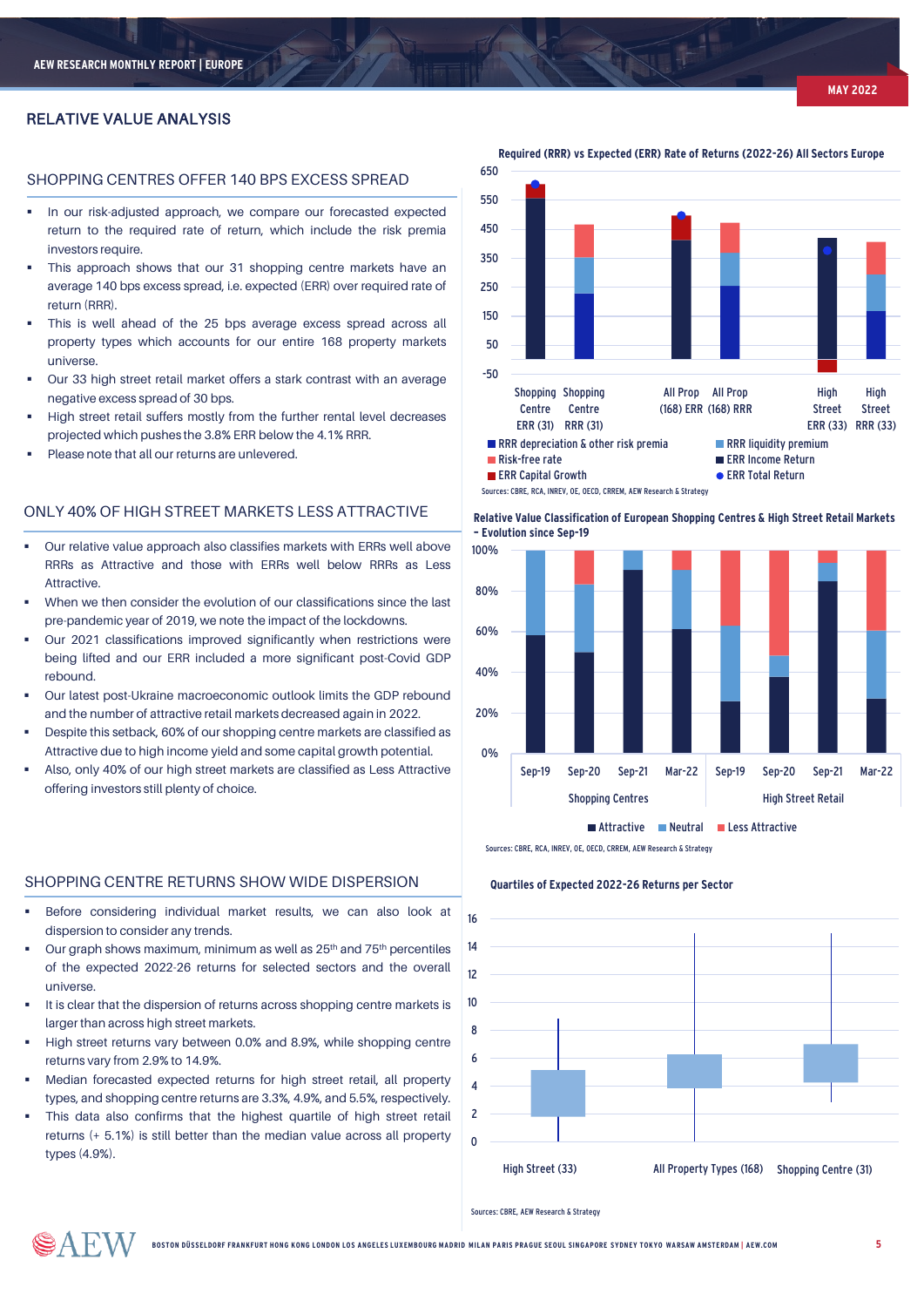- The below scatter graph can be interpreted as follows: the required rate of return (RRR) is represented on the horizontal axis and the expected rate of return (ERR) for the next five years is represented on the vertical axis.
- Markets in the green area show ERR sufficiently in excess of the RRR as attractive. The red zone markets are classified as less attractive, given their ERR does not meet the RRR.
- The yellow background indicates a range of 20% of the difference between the two, which is deemed an appropriate range where markets are not clearly over- or underpriced. As a result, markets within this middle yellow range are labelled as neutral.
- Majority of Shopping centre markets are classified as attractive, while only three markets fall into less attractive category.
- Majority of high street retail markets are classified as either less attractive or neutral.
- Stockholm shopping centre is the most attractive market, followed by Brussels high street market, as well as Berlin high street and shopping centre markets.
- Among less attractive markets are CEE and Southern European high street and shopping centres markets that historically are more sensitive to economic slowdown than more mature markets.



#### **BASE CASE 2022-26 – EXPECTED VS REQUIRED RATE OF RETURNS**

◆ High Street ● Logistics & LI ■ Office A Residential ◆ Shopping Centre

Sources: CBRE, RCA, INREV, OF, OECD, CRREM, AEW Research & Strategy

SAEW

**MAY 2022**